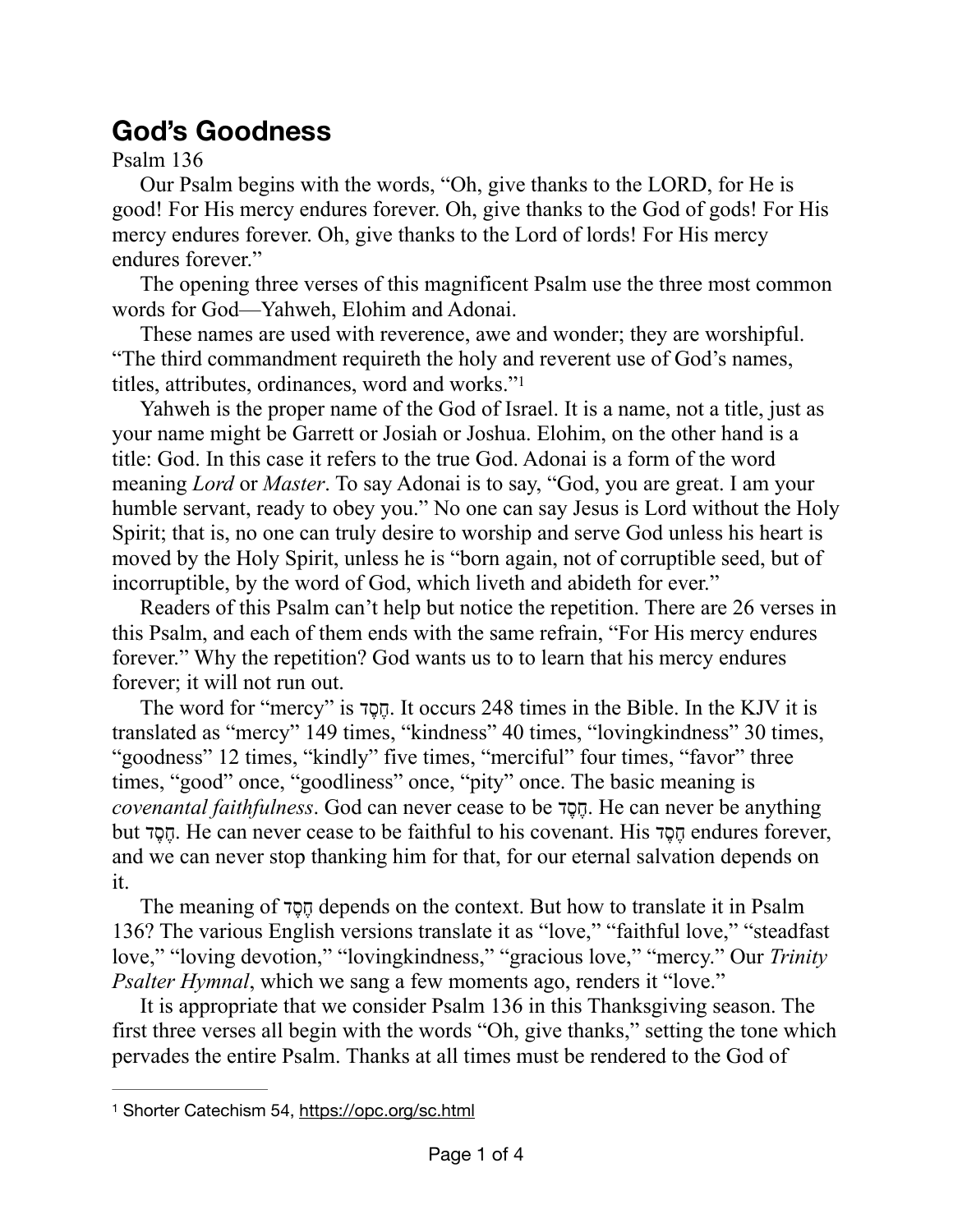heaven for all his mercies shown to us in Christ. We must never cease being thankful. To cease to be thankful implies that we give all credit to ourselves.

For the balance of this message I must give credit to J. I. Packer in his little book *Concise Theology*. He cites the first verse of Psalm 136 in the New International Version, "Give thanks to the Lord, for he is good. His love endures forever" and makes the point that God is love. What does this mean?

The endless life of the triune God is one of mutual affection and honor. "The Father loveth the Son, and hath given all things into his hand" (John 3:35). Moreover, Jesus said, "that the world may know that I love the Father" (John 14:31). Clearly, the members of the Trinity love and honor one another and have mutual affection for one another. This is the basis for us as people loving God and loving one another. The summary of the Ten Commandments is love—love for God, and love for his people. In so loving, we show that we have been born again. In loving God and other people we show the work of the Spirit in our hearts.

Aren't you profoundly glad that the Father loves the Son and the Son loves the Father, and that the Father and the Son love the Spirit, and that the Spirit loves the Father and the Son? Sometimes in our human families there are disagreements, disputes, falling-outs. We do not always model the love that exists between the members of the Trinity. Such failings ought to trouble us greatly. We ought to confess them to the Lord and pray for grace to do better in the future. Christian families don't always model the inter-trinitarian love. Church families don't always, either. "They will know that we are Christians by our love," not in a syrupy, Hollywood way, but by doing positive acts of kindness and love as we live out God's law in the world. Psalm 136 assures us that "his love endures forever." As Packer puts is, "God made angels and humans to glorify their Maker in sharing the joyful give-and-take of this divine life according to their own creaturely mode." What a privilege to be able to live out the life of God as his born-again people!

The apostle John explicitly says that "God is love" (1 John 4:8). How did he show this love? by actually saving us formerly lost sinners who now believe. "This is how God showed his love among us: He sent his one and only Son into the world that we might live through him. This is love: not that we loved God"—we didn't—"but that he loved us and sent his Son as an atoning sacrifice for our sins" (vv. 9–10). Who is meant by these pronouns "us" and "our." Packer helpfully explains that

> As always in the New Testament, "us" as the objects and beneficiaries of redeeming love means "us who believe." Neither here nor elsewhere does "we" or "us" refer to every individual belonging to the human race. New Testament teaching on redemption is particularistic throughout, and when "the world" is said to be loved and redeemed (John  $3:16-17$ ;  $2$  Cor.  $5:19$ ; 1 John 2:2), the reference is to the great number of God's elect scattered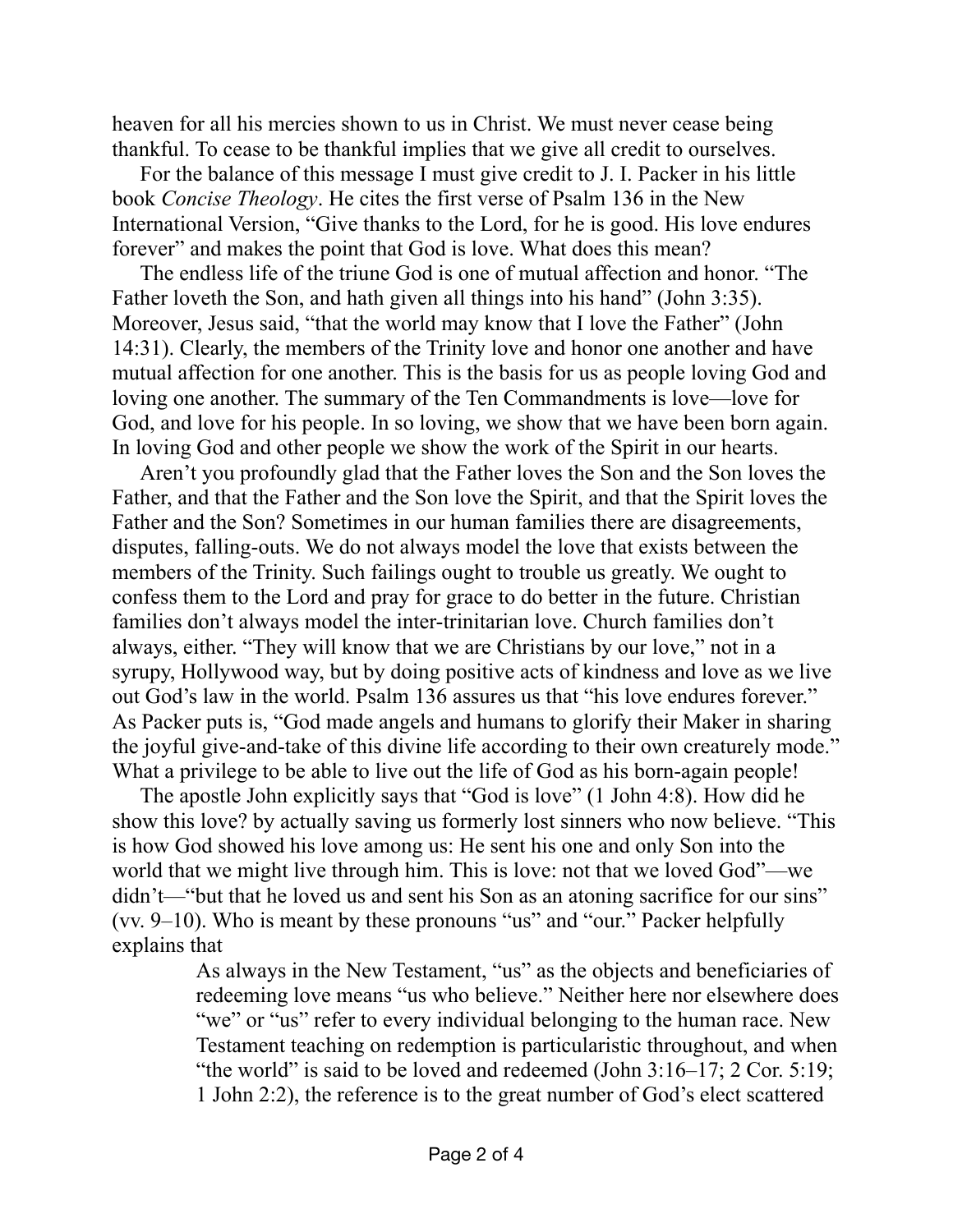worldwide throughout the ungodly human community (cf. John 10:16; 11:52–53), not to each and every person who did, does, or shall exist. If this were not so, John and Paul would be contradicting things that they say elsewhere.

This is the doctrine of particular redemption. When Christ came to earth, he came for the purpose of saving—that is, doing everything necessary, from start to finish, to accomplish the salvation of his people. When he died on the cross he uttered the words, "It is finished," for he had fully carried out everything he had come to earth to do. One author insightfully observes that "the cry, τετέλεσται, 'it is finished,' was not the gasp of a worn-out life, but the deliberate utterance of a clear consciousness that his work was finished, and all God's purpose accomplished." Salvation is the work of God, not the work of sinners. It is not: "God has done his part," now it's all up to you"; it is fully accomplished in Christ.

This sovereign redemptive love is one facet of the quality that Scripture calls God's goodness, that is, the glorious kindness and generosity that touches all his creatures (Ps. 145:9, 15–16) and that ought to lead all sinners to repentance (Rom.  $2:4$ ).

"The Lord is good to all: and his tender mercies are over all his works. … The eyes of all wait upon thee; and thou givest them their meat in due season. Thou openest thine hand, and satisfiest the desire of every living thing" (Ps. 145:9, 15– 16).

> Other aspects of this goodness are the mercy or compassion or pity that shows kindness to persons in distress by rescuing them out of trouble (Ps. 107; 136) and the long-suffering, forbearance, and slowness to anger that continues to show kindness toward persons who have persisted in sinning (Ex. 34:6; Ps. 78:38; John 3:10–4:11; Rom. 9:22; 2 Pet. 3:9). The supreme expression of God's goodness is still, however, the amazing grace and inexpressible love that shows kindness by saving sinners who deserve only condemnation: saving them, moreover, at the tremendous cost of Christ's death on Calvary (Rom. 3:22–24; 5:5–8; 8:32–39; Eph.  $2:1-10$ ;  $3:14-18$ ;  $5:25-27$ ).

> God's faithfulness to his purposes, promises, and people is a further aspect of his goodness and praiseworthiness. Humans lie and break their word; God does neither. In the worst of times it can still be said: "His compassions never fail … Great is your faithfulness" (Lam. 3:22–23; Ps. 36:5; cf. Ps. 89, especially vv. 1–2, 14, 24, 33, 37, 49). Though God's ways of expressing his faithfulness are sometimes unexpected and bewildering, looking indeed to the casual observer and in the short term more like unfaithfulness, the final testimony of those who walk with God